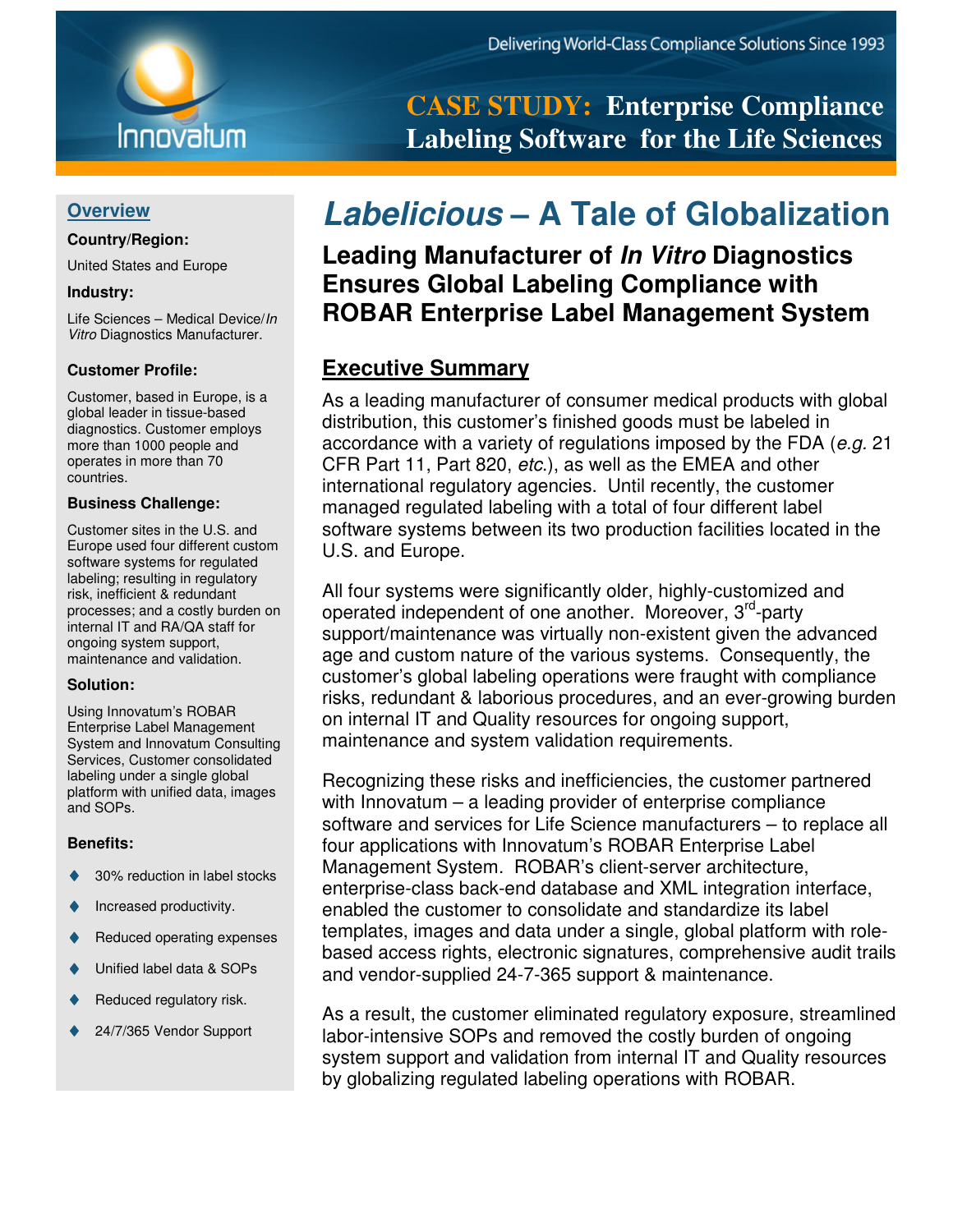

## **CASE STUDY: Enterprise Compliance Labeling Software for the Life Sciences**

**"The software being used at both sites was problematic at best. The main software solution in USA had been developed by a 3rd party no longer interested in supporting a one-off labeling system."** 

 **- Regulatory Affairs Labeling, Customer.**

## **Business Situation**

The systems, procedures and data employed in the labeling of consumer medical products for U.S. distribution are governed primarily by FDA 21 CFR Part 11, Part 801 and Part 820. For distribution outside the U.S., Life Science manufacturers face additional compliance requirements from international regulatory agencies, such as the EMEA in the European Union.

While details vary, the basic goal of these regulations with regard to labeling is to ensure the adequacy of label systems, procedures and printed content to prevent errors that could jeopardize patient safety. The operational implications for Life Science manufacturers center mainly on system security, data security, change control, transactional data retention  $(i.e.$ audit trails) and documented validation of label systems and SOPs. Until recently, however, there were no commercial off-the-shelf (COTS) label applications available that could effectively meet these regulatory requirements "out-of-the-box."

Like most Life Science manufacturers, the customer initially addressed label compliance requirements with "home-grown" systems built from a combination of commercial software

and custom programming, and validated by internal Quality/Regulatory staff. As the customer's needs evolved, additional requirements were met with new systems, manual SOPs, or a combination thereof.

Ultimately, this resulted in four different custom systems for regulated labeling at the customer's U.S. and European manufacturing facilities. Thus, while many of the customer's products are manufactured at both locations, labels printed at one facility often used different layouts and/or content than those printed at the other facility for similar products. Labeling SOPs also varied significantly between the sites.

This not only put the customer at risk for noncompliance, but it also hindered the ability to improve productivity and operational efficiency via unified system resources and SOPs. Moreover, the low level of 3<sup>rd</sup>-party support placed a heavy toll on internal IT and Quality staff for ongoing support, maintenance and validation of four different label systems; resulting in substantial long-term operating costs.

## **Solution**

Recognizing the risks, limitations and costs of its multiple custom label systems, the customer assembled a project team of IT, Quality, Regulatory and Production staff from the U.S. and European facilities to evaluate potential solutions. One of the primary goals of the team was to globalize not only the labeling solution, but also the look of all the labels and the label stocks that they're printed on.

After reviewing the available commercial systems for regulated labeling in the Life Sciences, the team selected Innovatum's ROBAR Enterprise Label Management System to replace all four of the existing custom label systems between the U.S. and Europe. The